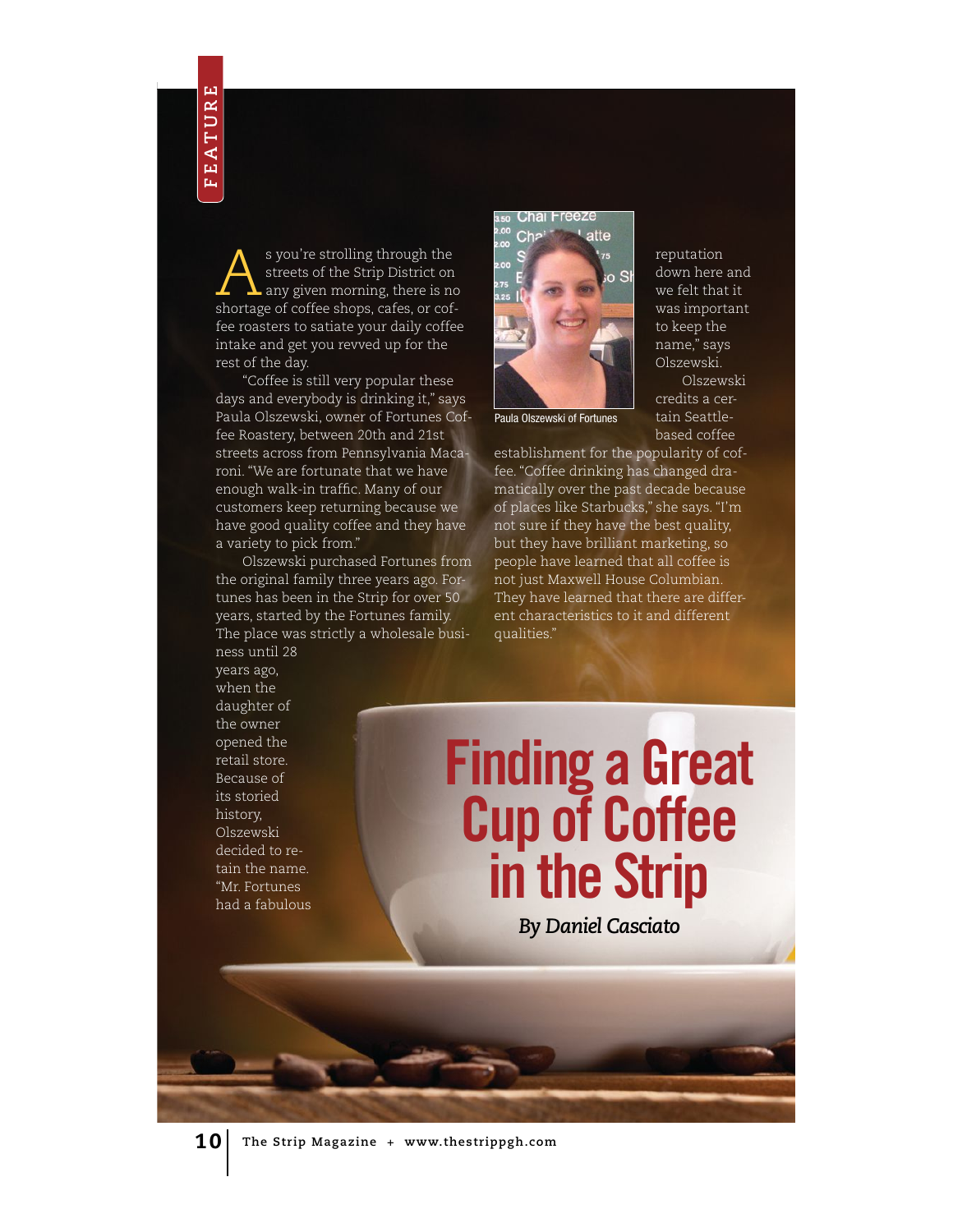Like other successful businesses in the Strip, La Prima Espresso on 21st Street is dependent on that foot traffc trekking up and down the sidewalks. "It's nice to be part of that regular routine of someone's life," says Sam Patti, owner of La Prima Espresso. "A coffee shop is like an oasis where we can go, decompress, relax, and meet wonderful people. It gets you away from the rigors of life."

Patti opened La Prima in 1988 as a showroom selling and servicing commercial espresso machines. Seven years later, he felt that Pittsburghers were ready for a coffee bar and began serving espresso and cappuccinos. Today, his coffee-roasting business focuses on relationship coffee—which is when one roaster buys an entire crop of coffee from a farm. This enables farmers to receive a better- than-fairtrade price for their coffee by eliminating the need for coffee brokers or other middlemen.

> "We're happy to do that because by selling certifed fair trade organic coffee, it allows people to think about the

farmers, and help to sustain the farmers and Mother Earth," says Patti.

Jim Robinson, owner of Leaf & Bean, a coffee and cigar shop on 2200 Penn Avenue, says that the average American today is much more sophisticated when it comes to coffee than he or she was a decade or two ago. "Long gone are the days of foil-sealed, large tins of coffee," he says. "Now more people know about the subtle differences



Leaf & Bean

between countries of origin, roasts, and blends. That can actually make it quite diffcult to keep up with these coffee connoisseurs."

Robinson adds that consumers are also increasingly European in their coffee tastes. "We probably sell just as many lattes, macchiatos, and

Continued<sup>1</sup>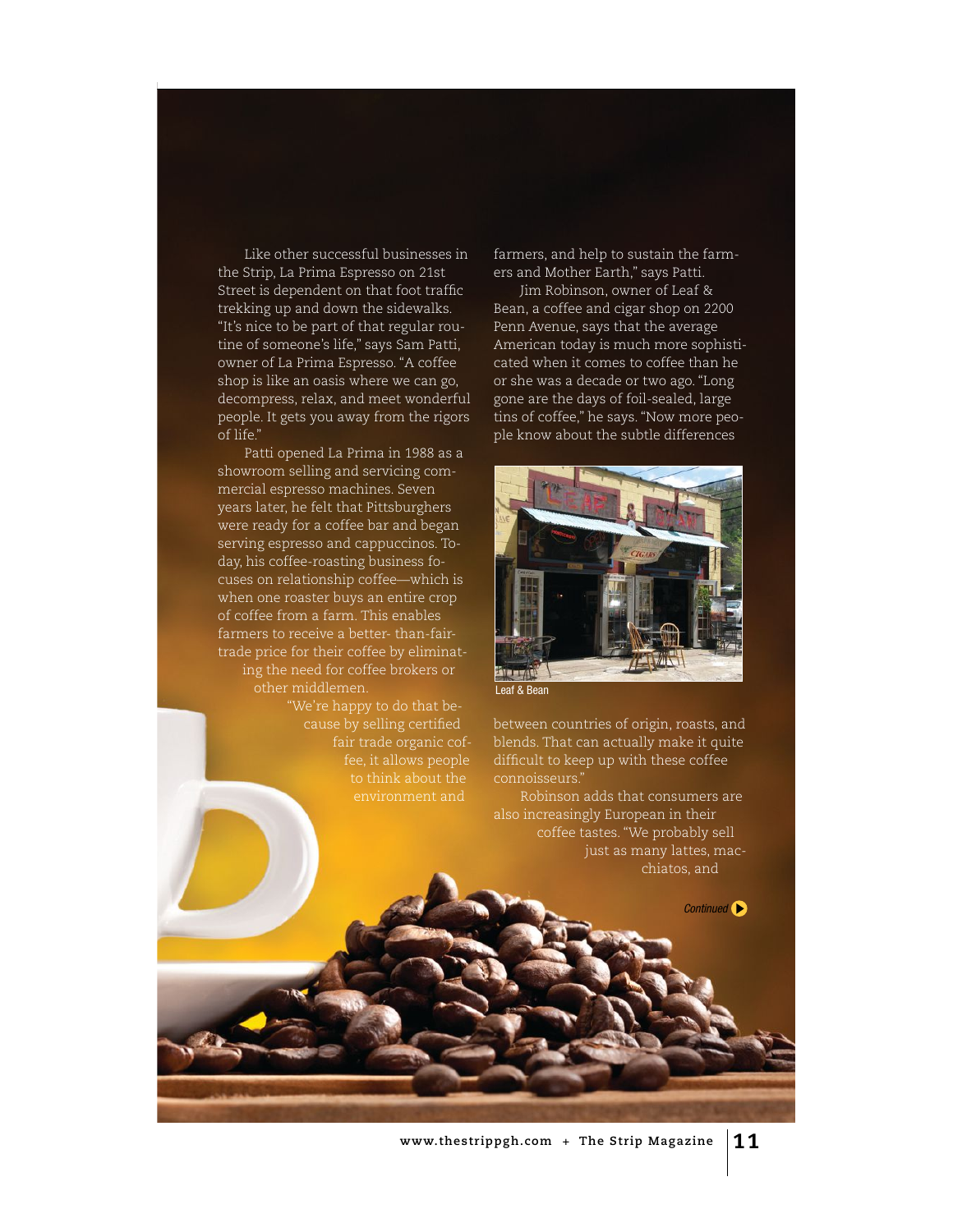### **Coffee in the Strip**

espresso shots as we do plain old cups of joe," he says. "Customers come to the shop with refned palates and a keen knowledge of how they like their drinks—skinny, wet, dry, less foam, more foam, with syrups or without. It's a challenge keeping up, but it's a challenge my whole staff and I enjoy living up to. Overall, people expect their coffee to provide more than just a jolt of caffeine to get them through their long, lazy afternoon."

According to Stan Prestogeorge, owner of Prestogeorge Coffee at 1719 Penn Avenue, coffee hasn't always had the cachet it has today. "It was always considered a staple, but it's now moving toward being a luxury item, kind of like a fne wine," he says, adding that customers are much more knowledgeable about their coffee and tea. "People really have dialed into the type of coffee they want; they talk to and learn from



Stan Prestogeorge

spite the poor economy." their roaster," he says. "As a result, they are willing to pay a little bit more de-

When customers walk into his business, Prestogeorge usually tries to determine their coffee preferences—for

Continued on  $p.42$ 



12 **The Strip Magazine + www.thestrippgh.com**